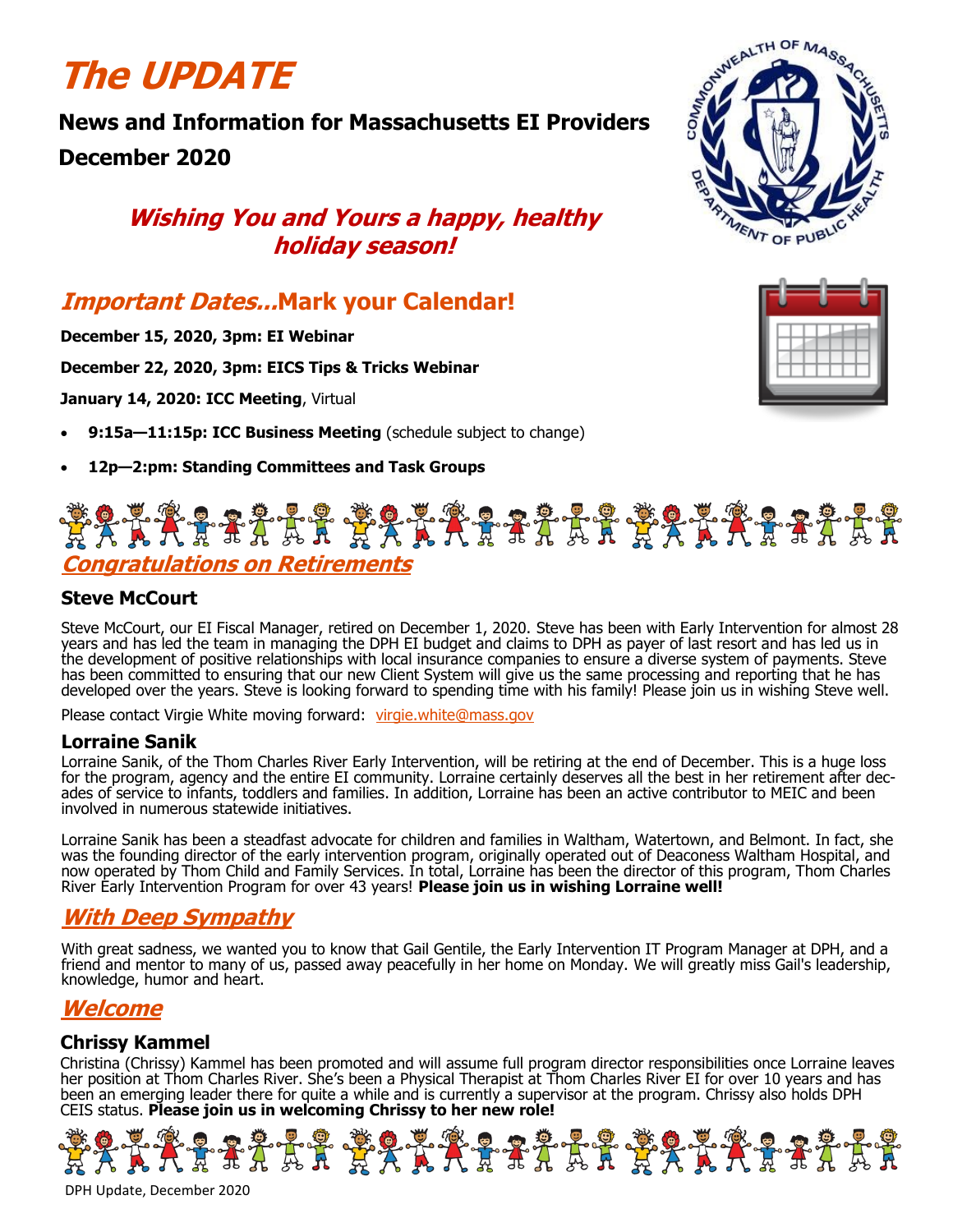# **DPH Updates**

#### **EI Client System and "Reason for Progress Note Late" Task Guidance**

#### **What is the "Reason for late progress note" task?**

The "Reason for late home visit progress notes" task is designed to provide justification when services added to the IFSP are provided past the timely services requirement of 30 days.

#### **Why am I seeing the "Reason for late home visit progress note" task?**

Information from the IFSP Service Delivery Page has been migrated into the system from EIIS and programs have been inputting information from the IFSP Service Delivery Page into the EI Client System (EICS) as part of Release 1 requirements. Now that programs are implementing Release 2 requirements in EICS they are completing the "assign IFSP services" task.

When the services on the IFSP Service Delivery page are now assigned, there are no progress notes completed in EICS and it is more than 30 days past the start date for that service on the IFSP you will receive the "Reason for late home visit progress notes" task on your task list. The first progress note showing the timely service may be on paper in the paper file since progress notes are not required to be entered into EICS until the Release 2 implementation deadline of 12/31/20.

#### **What do I do with the "Reason for late home visit progress note" task if it really was not late it is just on paper and not entered in EICS?**

**Option 1**- Ignore the task

**Option 2-** Enter the information from the paper progress note in the record into the EICS progress note to indicate service was provided with the date the first service was provided. This will be in the past, ensure you enter the same date from the paper record and change the pre-populated dates in the EICS.

This could potentially have implications if you are running the EICS billing extract for that time frame.

#### **Why can't I just choose one of the options available in the drop down list in the "Reason for late progress note" task?**

**Visit Adheres to IFSP (Quarterly, etc.)**- this only applies when a service is listed on an IFSP and the provision of this service is appropriately after 30 days, for example a quarterly service.

**Extreme Conditions-** this applies to significant weather related conditions that are one time events.

#### **EI Services and Telehealth**

The EIPLP created this short video for families, entitled EI Services & Telehealth ([https://www.youtube.com/watch?](https://www.youtube.com/watch?v=iqlhP_LKimg&t=5s)  $v=$ iqlhP\_LKimg&t=5s). Please check out how the REACH program shared this video in their family newsletter below (Thank you, REACH EIP!). Please consider sharing it in yours!

"Since March, REACH has been providing all our regular services through Zoom, FaceTime, and other platforms in a process known as telehealth. The Early Intervention Parent Leadership Project has developed the following short video to explain to families what telehealth is and how it works. Check it out: https://www.youtube.com/watch?v=iglhP\_LKimg"





New podcasts will be featured in this section as they become available.

They are always available at [https://eionthefly.podbean.com/.](https://eionthefly.podbean.com/)

This podcast is a collaborative effort of the Massachusetts Department of Public Health and the Virginia Department of Behavioral Health and Developmental Services (through a contract with the Partnership for People with Disabilities/ VCU).

#### **Series 2**

Episode 1[—Understanding the Team](https://eionthefly.podbean.com/e/episode-1-%e2%80%93-understanding-the-team-s-shared-purpose/)'s Shared Purpose

Episode 2[—Sharing Common Tasks & Understanding Unique Roles among Team Members](https://eionthefly.podbean.com/e/series-2-episode-2-sharing-common-tasks-understanding-unique-roles-among-team-members/)